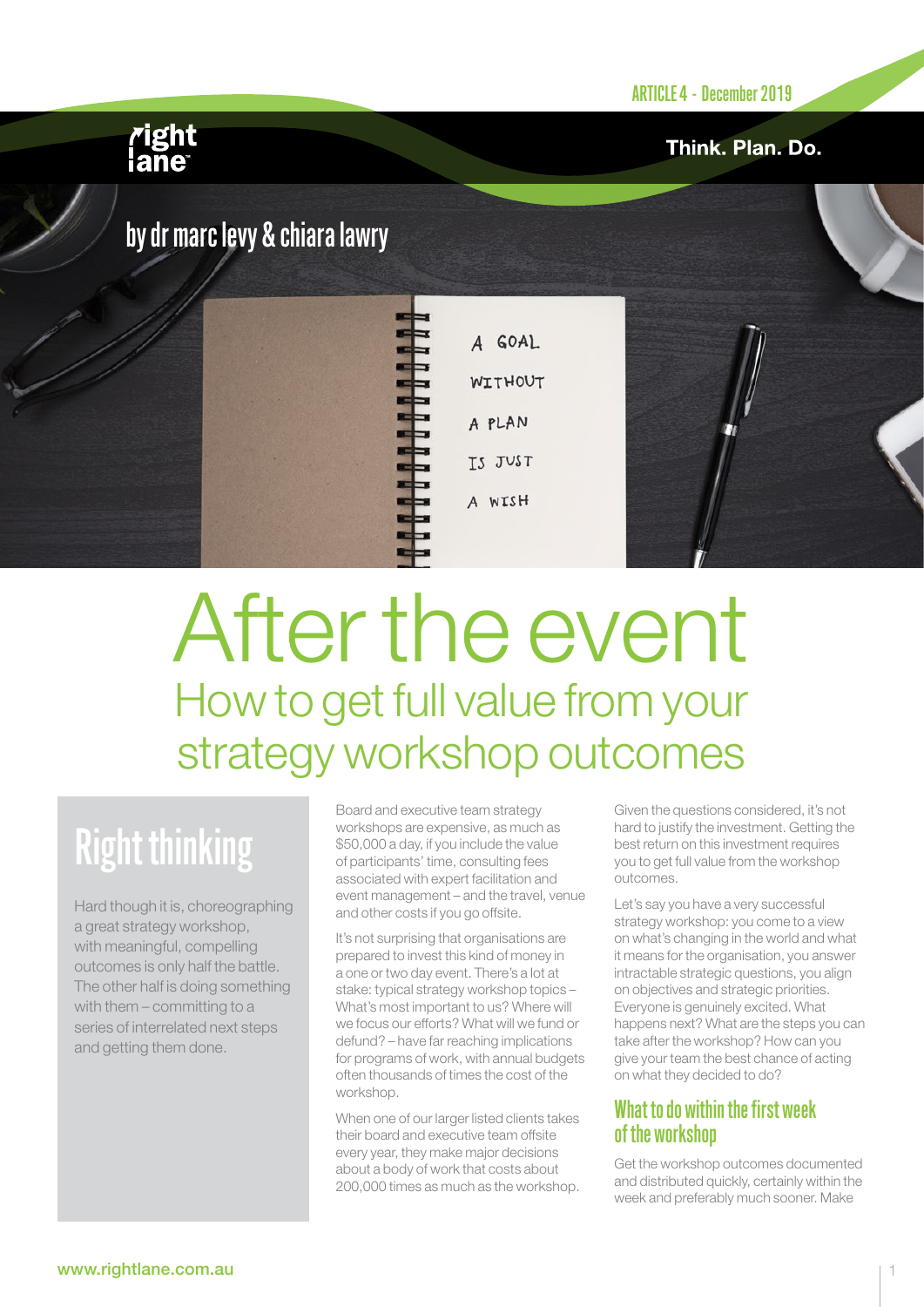sure that there are concrete decisions and attendant actions coming out of the workshop, and that the corresponding 'single point' accountabilities and timings are unambiguous. The actions should be shared, and the senior group should, where possible, play a central role.

Draft four or five talking points for workshop participants to have on hand when their colleagues inevitably ask them, 'How did it go? What did you do?' It can also help to draft a workshop narrative, for workshop participants, to crystallise the outcomes.

Communicate with everyone impacted by the workshop outcomes. Depending on the size of your organisation, different communications apertures may be appropriate – an all staff town hall meeting, a departmental meeting cascade, a video, an email.

These initial communications convey the seriousness with which management is taking the workshop outcomes.

Agree what Franklyn Covey calls the 'cadence of accountability', the rhythm of meetings and interactions to which you will commit to keep the work you agreed to do at the workshop on track (McChesney, Covey, & Huling, 2012). Book the meetings.

Put someone in charge of the work, someone senior, with the clout, skills and 'dog with a bone' mindset to get it done. This person should ideally be the CEO, or a senior executive team member with the strong, visible backing of the CEO.

#### Within the first month

Hold the first meeting about the work you agreed to do. Ask those you charged with the 'single point' accountability and timings to populate, pre-circulate and present a plan on a page template for their specific work products. Provide feedback; ask them to quickly iterate plans as necessary; and give them permission to get cracking with implementation, if they haven't already started.

Report back to the workshop participants, and anyone else with an interest in the workshop outcomes who has been involved in a prior communications loop, about how the work is going – the good and the bad, what's been done, what hasn't, and what's next.

### Within the first three months

Conduct the first of three progress review meetings at three-monthly intervals. Bring together the senior group. Public accountability gets people moving. Recall what was supposed to be done. Establish what has been done. What are the results so far? What have we learnt? What do we need to change? What support can the senior group provide? What work will be done before the next review meeting? What will be the markers of success we will look at?

Keep communicating about how the work is progressing, particularly any wins. There's a reason change management guru John Kotter (1995) suggested 'over communicating by a factor of ten'.

### Within the first six months

At the second quarterly review meeting – the six-month point – refresh the work you agreed to do at the workshop as necessary. Circumstances change. Some decisions will be wrong. Some ideas won't work.

Celebrate the effort that's been put in and the results so far. Make the link to the performance review process so that people's contributions can be formally recognised.

\*\*\*

Most of what we have laid out above is common sense, but it is surprisingly uncommon practice. By committing to do what we have suggested, you can give your organisation the best chance of getting the return on investment you and your colleagues deserve for the hard work you put into your strategy workshop.

#### References

Kotter, J.P. (1995, May-June). Leading change: Why transformation efforts fail. *Harvard Business Review*. McChesney, C., Covey, S., & Huling, J. (2012). *The four disciplines of execution*. New York: Free Press.



## want to know more?

If you would like to discuss this article in more detail, please contact [Dr Marc Levy:](mailto:marc%40rightlane.com.au?subject=) [marc@rightlane.com.au](mailto:marc%40rightlane.com.au?subject=)